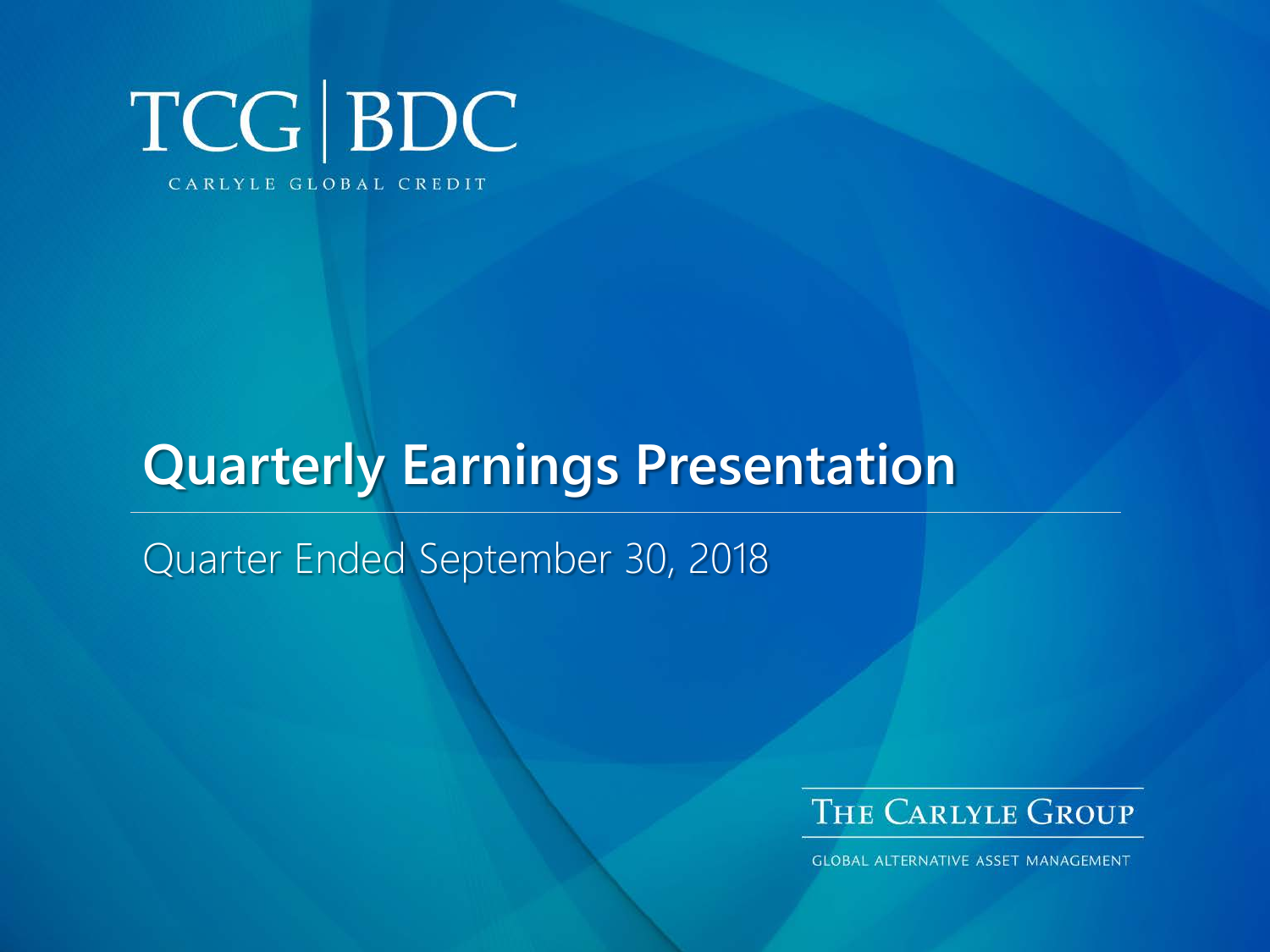#### **Disclaimer and Forward-Looking Statement**

This presentation (the "Presentation") has been prepared by TCG BDC, Inc. (together with its consolidated subsidiaries, "we," "us," "our," "TCG BDC" or the "Company") (NASDAQ: CGBD) and may only be used for informational purposes only. This Presentation should be viewed in conjunction with the earnings conference call of the Company held on November 7, 2018 and the Company's Quarterly Report on Form 10-Q for the quarter ended September 30, 2018. The information contained herein may not be used, reproduced, referenced, quoted, linked by website, or distributed to others, in whole or in part, except as agreed in writing by the Company.

This Presentation does not constitute a prospectus and should under no circumstances be understood as an offer to sell or the solicitation of an offer to buy our common stock or any other securities nor will there be any sale of the common stock or any other securities in any state or jurisdiction in which such offer, solicitation or sale would be unlawful prior to the registration or qualification under the securities laws of such state or jurisdiction.

This Presentation provides limited information regarding the Company and is not intended to be taken by, and should not be taken by, any individual recipient as investment advice, a recommendation to buy, hold or sell, or an offer to sell or a solicitation of offers to purchase, our common stock or any other securities that may be issued by the Company, or as legal, accounting or tax advice. An investment in securities of the type described herein presents certain risks.

This Presentation may contain forward-looking statements that involve substantial risks and uncertainties. You can identify these statements by the use of forwardlooking terminology such as "anticipates," "believes," "expects," "intends," "will," "should," "may," "plans," "continue," "believes," "seeks," "estimates," "would," "could," "targets," "projects," "outlook," "potential," "predicts" and variations of these words and similar expressions to identify forward-looking statements, although not all forward-looking statements include these words. You should read statements that contain these words carefully because they discuss our plans, strategies, prospects and expectations concerning our business, operating results, financial condition and other similar matters. We believe that it is important to communicate our future expectations to our investors. There may be events in the future, however, that we are not able to predict accurately or control. You should not place undue reliance on these forward-looking statements, which speak only as of the date on which we make them. Factors or events that could cause our actual results to differ, possibly materially from our expectations, include, but are not limited to, the risks, uncertainties and other factors we identify in the sections entitled "Risk Factors" and "Cautionary Statement Regarding Forward-Looking Statements" in filings we make with the Securities and Exchange Commission (the "SEC"), and it is not possible for us to predict or identify all of them. We undertake no obligation to update or revise publicly any forward-looking statements, whether as a result of new information, future events or otherwise, except as required by law.

Information throughout the Presentation provided by sources other than the Company (including information relating to portfolio companies) has not been independently verified and, accordingly, the Company makes no representation or warranty in respect of this information.

The following slides contain summaries of certain financial and statistical information about the Company. The information contained in this Presentation is summary information that is intended to be considered in the context of our SEC filings and other public announcements that we may make, by press release or otherwise, from time to time. We undertake no duty or obligation to publicly update or revise the information contained in this Presentation.

TCG BDC is managed by Carlyle Global Credit Investment Management L.L.C. (the "Investment Adviser"), an SEC-registered investment adviser and a wholly owned subsidiary of The Carlyle Group L.P. (together with its affiliates, "Carlyle").

This Presentation contains information about the Company and certain of its affiliates and includes the Company's historical performance. You should not view information related to the past performance of the Company as indicative of the Company's future results, the achievement of which is dependent on many factors, many of which are beyond the control of the Company and the Investment Adviser and cannot be assured. There can be no assurances that future dividends will match or exceed historical rates or will be paid at all. Further, an investment in the Company is discrete from, and does not represent an interest in, any other Carlyle entity. Nothing contained herein shall be relied upon as a promise or representation whether as to the past or future performance of the Company or any other Carlyle entity.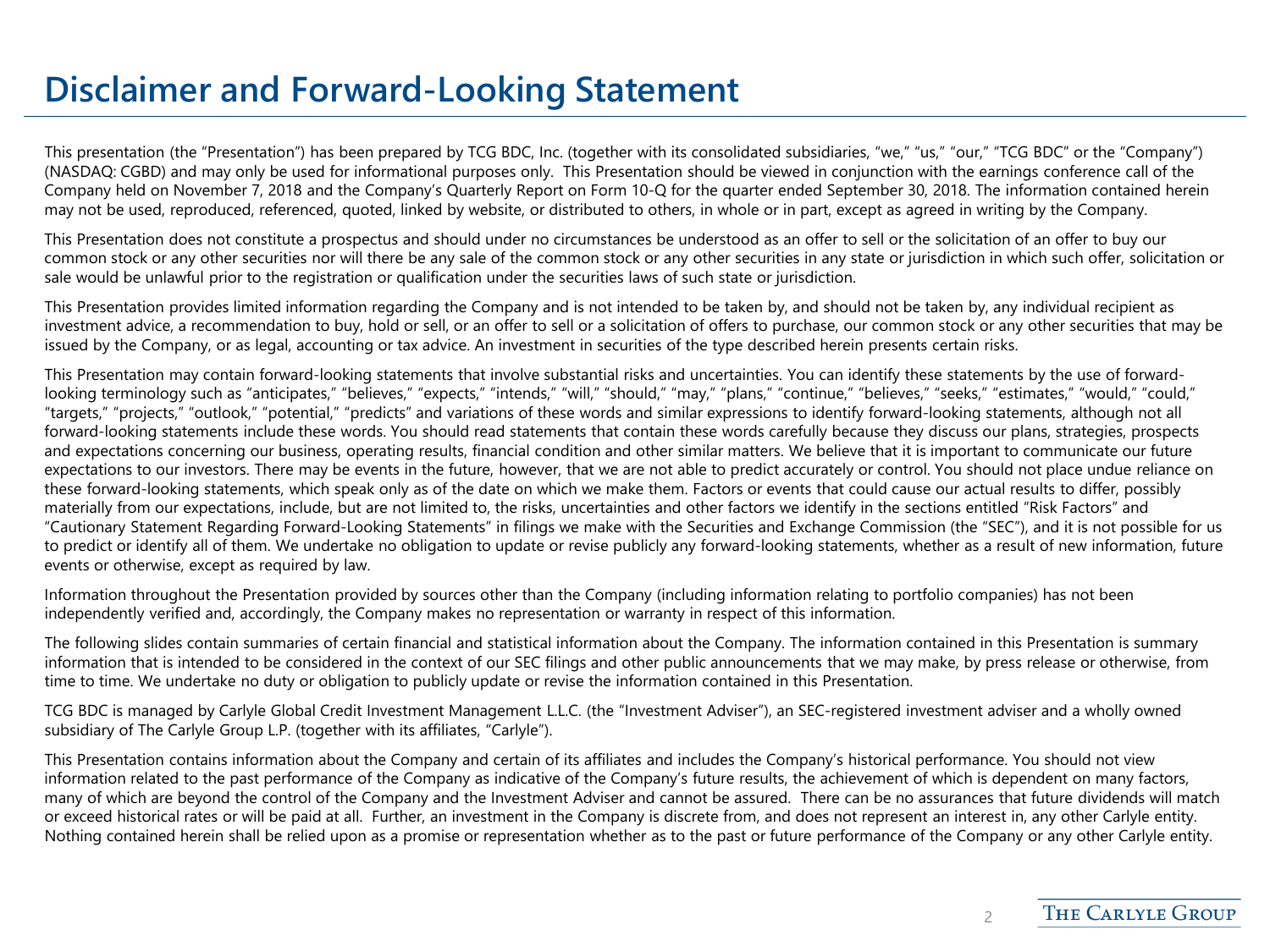## **Summary of Quarterly Results**

#### **Quarter Ended September 30, 2018**

- New investment fundings<sup>1</sup> for the quarter ended September 30, 2018 were \$231 million and sales and repayments totaled \$144 million
- The investment portfolio of our joint venture, Middle Market Credit Fund, LLC ("Credit Fund"), increased to \$1.20 billion at fair value as of September 30, 2018, as compared to \$1.14 billion at fair value as of June 30, 2018. For the quarter ended September 30, 2018, Credit Fund's new investment fundings1 were \$111 million and sales and repayments totaled \$49 million, resulting in a net portfolio increase of \$62 million
- Example 15.7% annualized yield<sup>2</sup> to the Company for the quarter ended September 30, 2018
- Net investment income for the quarter ended September 30, 2018 was \$0.41 per share, as compared to \$0.45 per share for the quarter ended June 30, 20183
- The Company paid a second quarter regular dividend of \$0.37 per share, representing an annualized dividend yield of 8.31% based on net asset value and 8.86% based on closing market price<sup>4</sup>
- Net asset value per share was \$17.66 as of September 30, 2018, as compared to \$17.93 per share as of June 30, 2018
- On November 5, 2018, the Company's Board of Directors approved a \$100 million stock repurchase program. Pursuant to the program, the Company is authorized to repurchase up to \$100 million in the aggregate of its outstanding common stock in the open market and/or through privately negotiated transactions at prices not to exceed the Company's net asset value per share as reported in its most recent financial statements, in accordance with the guidelines specified in Rule 10b-18 of the Exchange Act. The program is expected to be in effect until November 5, 2019, or until the approved dollar amount has been used to repurchase shares

(1) At par/principal and excluding net change in unfunded commitments. Origination activity and resulting capital deployment is dependent on the Investment Adviser's ability to identify investment opportunities. There can be no guarantee that appropriate opportunities will be identified and if they are, that the Company or Credit Fund, as the case may be, will be selected to originate any or all such opportunities. (2) The annualized Credit Fund yield is calculated by dividing the dividend income from Credit Fund by the weighted average of the Company's investment in the subordinated loans of Credit Fund over the quarter and annualizing over 4 periods. (3) Net investment income per share is based on the weighted average shares outstanding during the respective period. (4) The annualized dividend yield on net asset value and closing market price is calculated by dividing the declared dividend by the ending net asset value and closing market price, respectively, for the quarter and annualizing over 4 periods. There can be no assurance that we will continue to earn income or pay dividends at this rate and our income and our dividends may decline. 3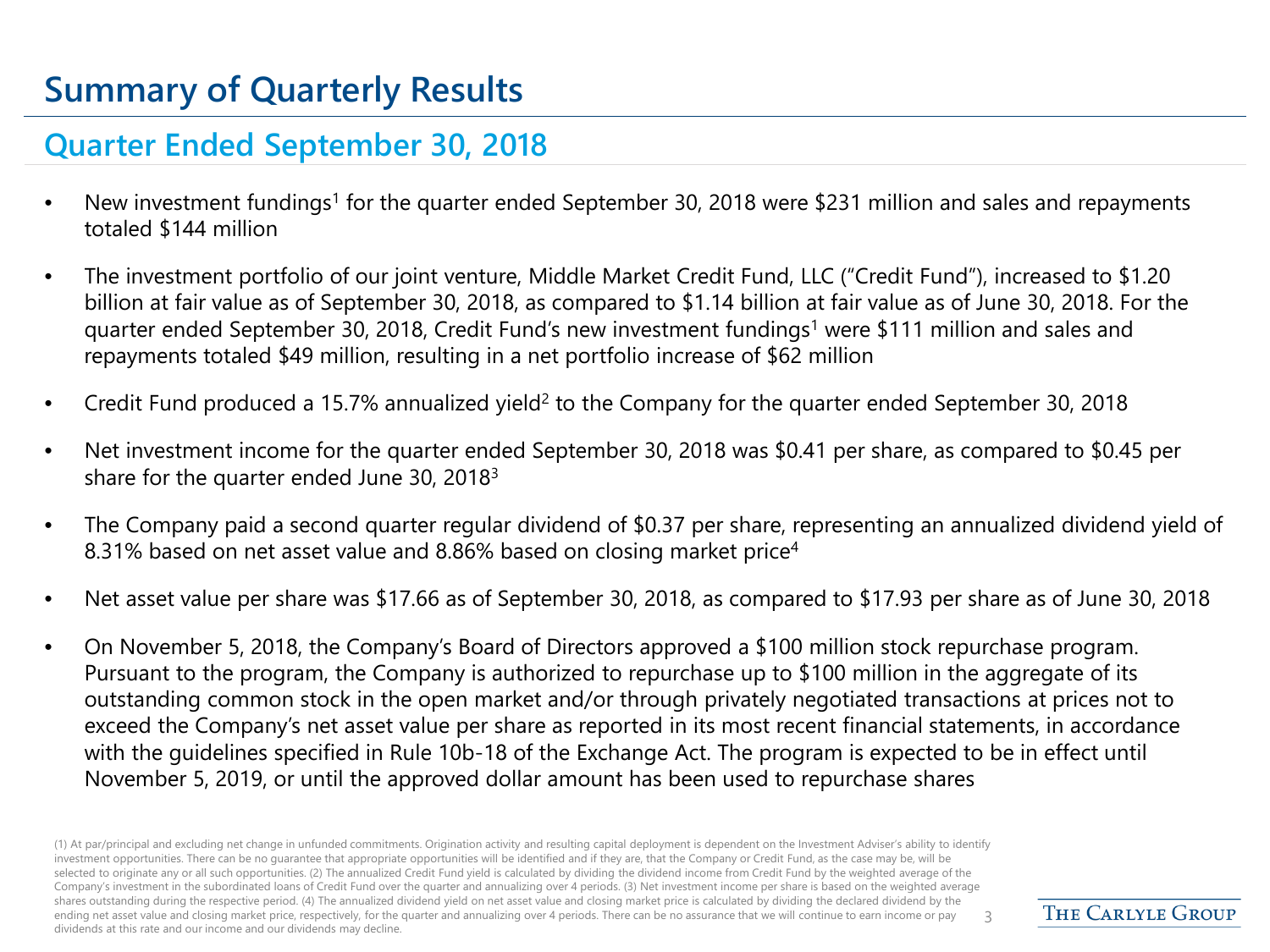# **Portfolio Highlights – New Originations – TCG BDC and Credit Fund**

#### **Combined Fair Value of Investments of TCG BDC and Credit Fund2 at September 30, 2018 of \$2,994 million1**

| (Dollar amounts in thousands and based on par/principal) | O3 2017  | O4 2017    | O1 2018   | O <sub>2</sub> 2018 | Q3 2018    |
|----------------------------------------------------------|----------|------------|-----------|---------------------|------------|
| <b>TCG BDC Originations and Net Investment Activity</b>  |          |            |           |                     |            |
| Investment Fundings                                      | 316,595  | 281.725    | 120.946   | 283,685             | 231,337    |
| Unfunded Commitments, Net Change                         | 24,190   | (13,449)   | 4.760     | 41.614              | 20,473     |
| Sales and Repayments                                     | (68.370) | (289, 125) | (172.003) | (232, 520)          | (143, 594) |
| <b>Net Investment Activity</b>                           | 272,415  | (20.849)   | (46, 297) | 92.779              | 108,216    |

| <b>TCG BDC Total Investment Portfolio at Fair Value</b> |        |        |        |        |        |
|---------------------------------------------------------|--------|--------|--------|--------|--------|
| First Lien Debt                                         | 64.15% | 65.75% | 64.92% | 67.81% | 69.46% |
| First Lien, Last-out Unitranche Debt                    | 11.74% | 12 08% | 12 21% | 12.09% | 9.87%  |
| Second Lien Debt                                        | 13.69% | 12.51% | 11 38% | 8.27%  | 845%   |
| <b>Structured Finance Obligations</b>                   | 0.13%  |        |        |        |        |
| Equity Investments                                      | በ 69%  | በ ጸዓ%  | ገ ዓጸ%  | 15%    | 15%    |
| Investment Fund / Credit Fund                           | 9.60%  | 8.77%  | 1በ 51% | 10 68% | 1 በ7%  |
|                                                         |        |        |        |        |        |

| Credit Fund Originations and Net Investment<br><b>Activity</b> |          |           |          |          |           |
|----------------------------------------------------------------|----------|-----------|----------|----------|-----------|
| <b>Investment Fundings</b>                                     | 99.092   | 249.896   | 147.193  | 121.324  | 111,236   |
| Unfunded Commitments, Net Change                               | 17.695   | 7.114     | 19.138   | 32,354   | (20, 733) |
| Sales and Repayments                                           | (73,960) | (84, 373) | (43.975) | (72,366) | (49, 417) |
| <b>Net Investment Activity</b>                                 | 42,827   | 172.637   | 122.356  | 81,312   | 41,086    |

Please refer to the Company's Form 10-Q for the quarter ended on September 30, 2018 ("Form 10-Q") for more information. No assurance is given that the Company will continue to achieve comparable results. (1) Combined fair value of investments of TCG BDC and Credit Fund is the sum of the fair value of investments of TCG BDC (\$2.0 billion) and Credit Fund (\$1.2 billion) excluding investments by TCG BDC in Credit Fund (\$223.4 million). (2) Credit Fund is an unconsolidated Delaware limited liability company. The Company and Credit Partners USA LLC each has 50% economic ownership of Credit Fund and has commitments to fund, from time to time, capital of up to \$400 million each. Funding of such commitments generally requires the approval of the board of Credit Fund, including the board members appointed by the Company. (3) At quarter end.

 $\Delta$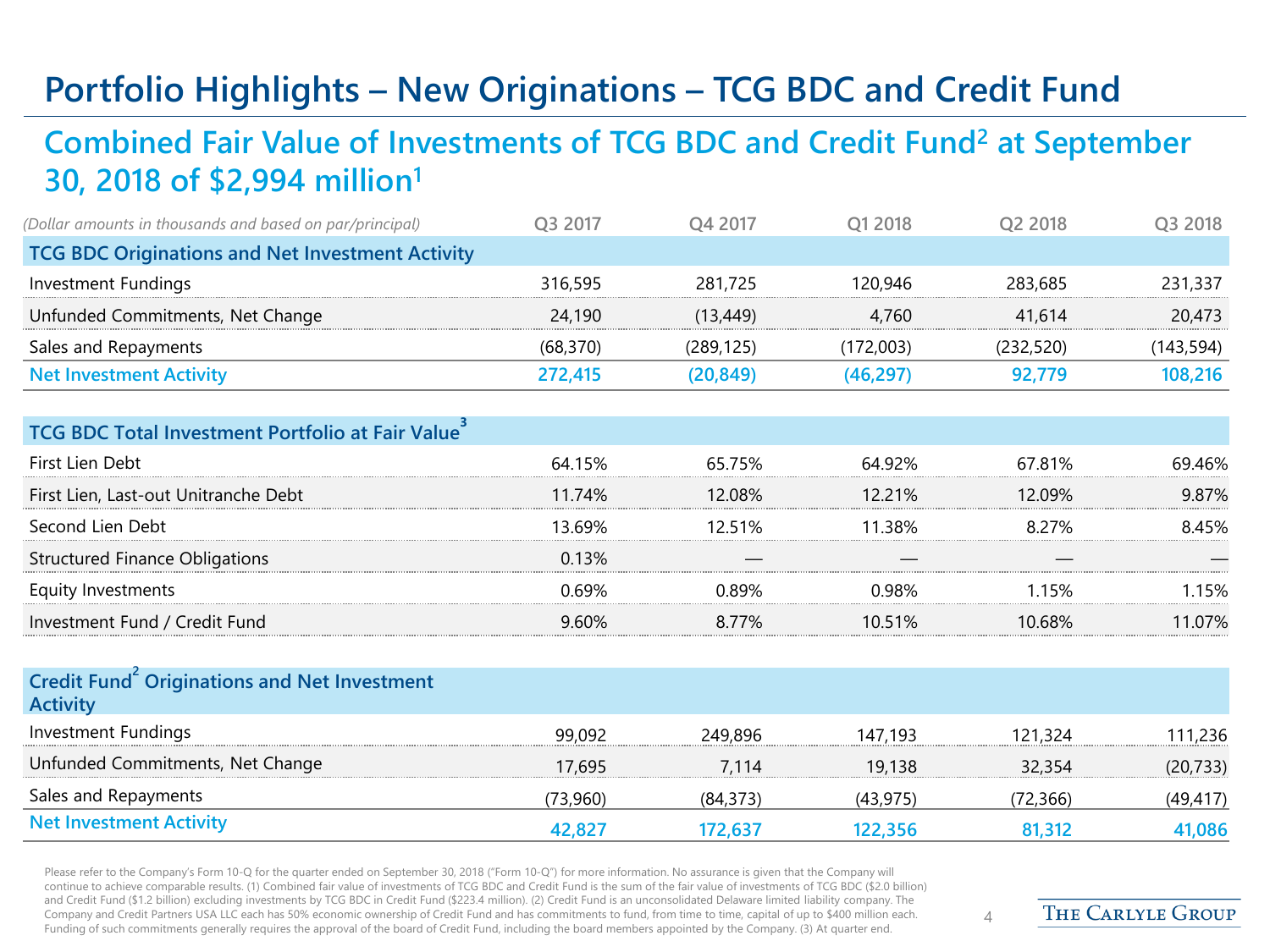#### **Investment Portfolio Overview – TCG BDC**

#### **Total Fair Value of Investments of TCG BDC at September 30, 2018 of \$2,019 million**



Note: At quarter end. (1) Fair value of investments is subject to change. Past performance is no guarantee of future results. Fair value is determined in good faith by or under the direction of the Company's board of directors pursuant to the Company's valuation policy. Refer to Note 2 (Significant Accounting Policies) and Note 3 (Fair Value Measurements) airection of the Company's board of directors pursuant to the Company's valuation policy. Refer to Note 2 (Significant Accounting Policies) and Note 3 (Fair Value Measurements) 5<br>to the consolidated financial statements in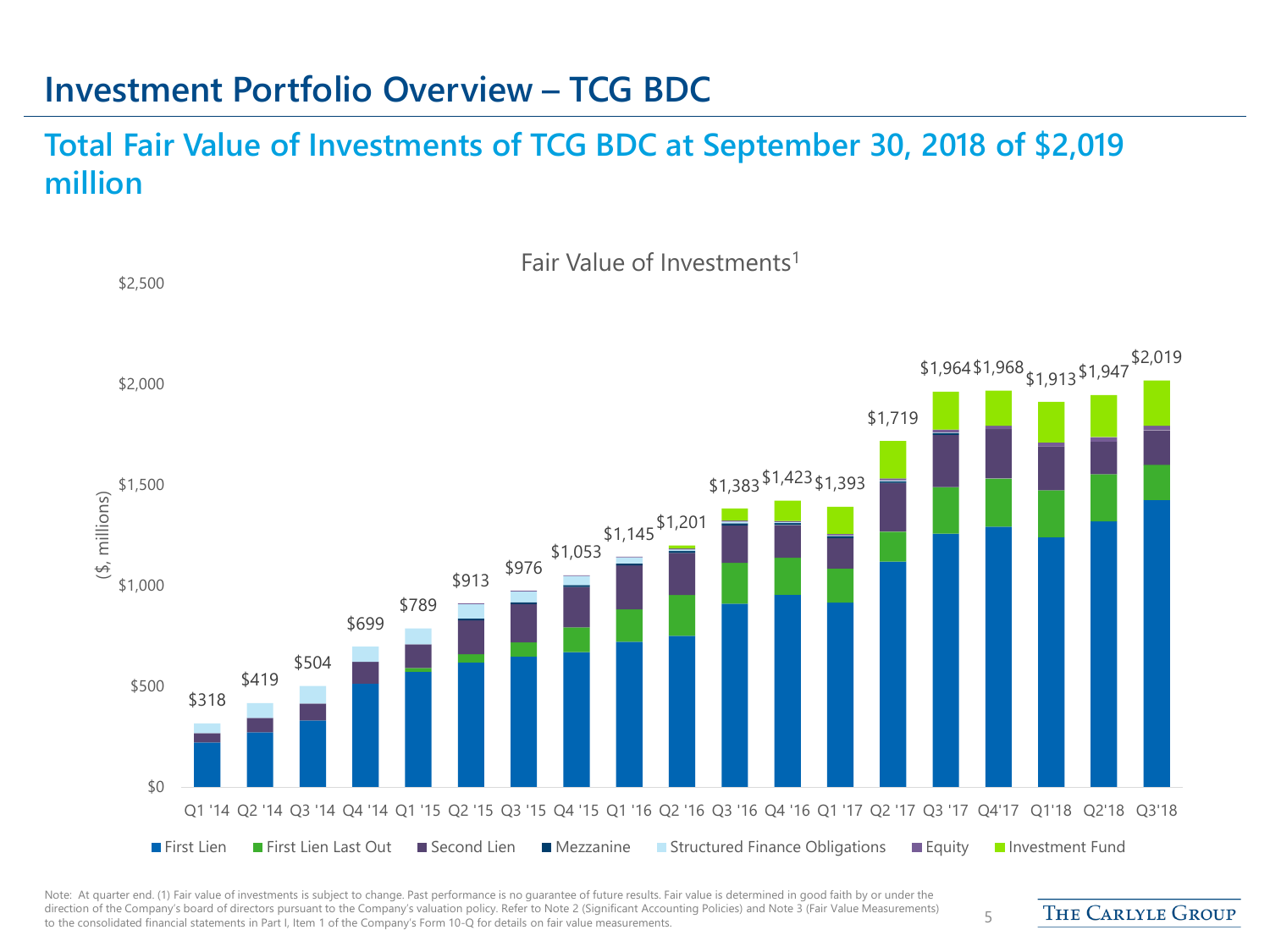#### **Investment Portfolio Overview – TCG BDC and Credit Fund**

#### **Combined Fair Value of Investments of TCG BDC and Credit Fund at September 30, 2018 of \$2,994 million1**



Note: At quarter end. Fair value of investments is subject to change. Past performance is no quarantee of future results. Fair value is determined in good faith by or under the direction of the Company's board of directors pursuant to the Company's valuation policy. Refer to Note 2 (Significant Accounting Policies), Note 3 (Fair Value Measurements), and Note 5 (Middle Market Credit Fund, LLC) to the consolidated financial statements in Part 1, Item 1 of the Company's Form 10-Q for details on fair value measurements. (1) Combined fair value of investments of TCG BDC and Credit Fund is the sum of the fair value of investments of TCG BDC (\$2.0 billion) and Credit Fund (\$1.2 billion) excluding investments by TCG BDC in Credit Fund (\$223.4 million).

**THE CARLYLE GROUP**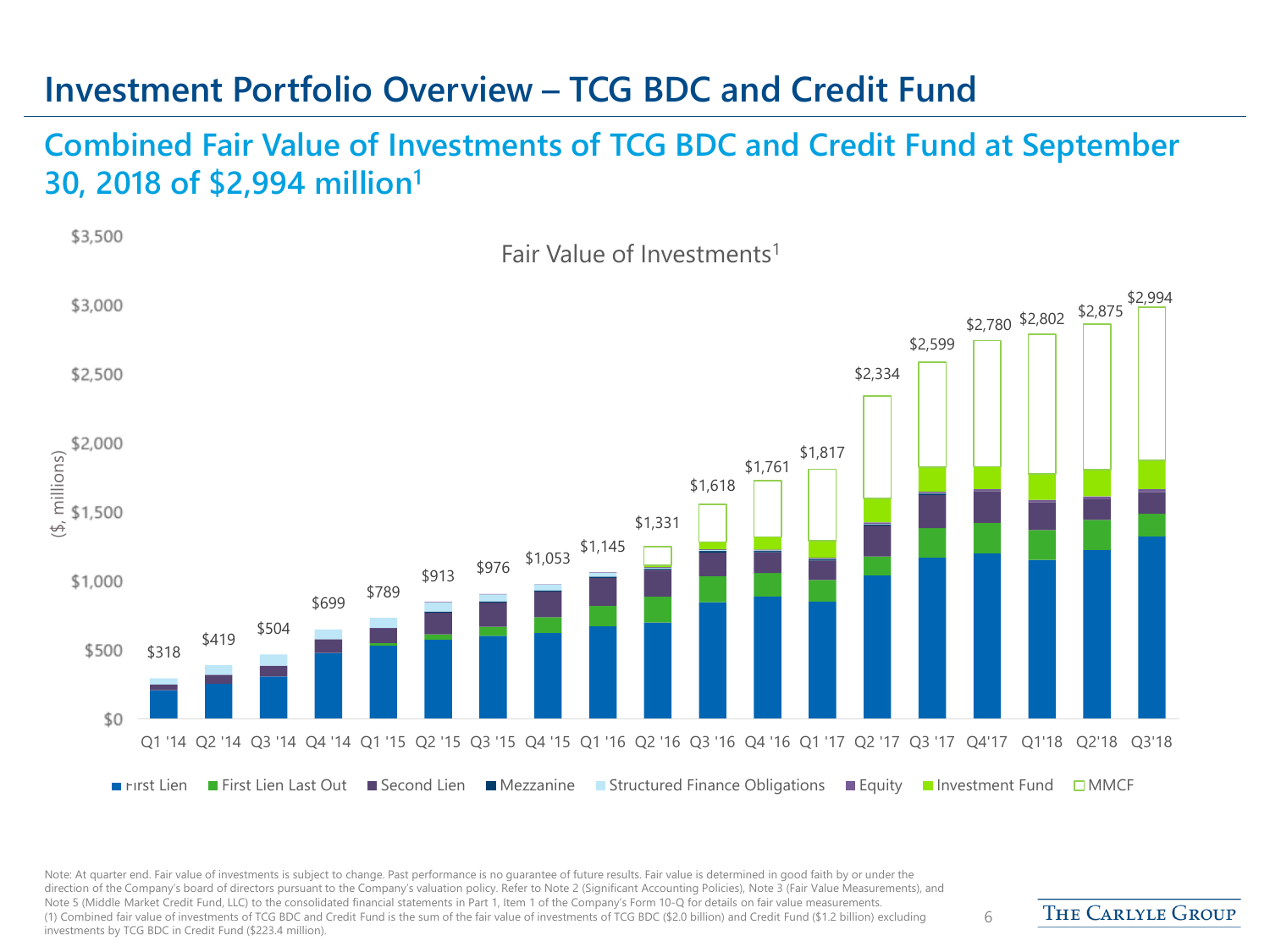#### **Portfolio Summary – TCG BDC and Credit Fund**

**As of September 30, 2018**

#### **Portfolio Characteristics**

|                                               |         | <b>TCG BDC</b> Credit Fund |
|-----------------------------------------------|---------|----------------------------|
| Total Investments and Commitments (\$mm)      | \$2,204 | \$1,301                    |
| Unfunded Commitments <sup>1</sup> (\$mm)      | \$185   | \$103                      |
| Investments at Fair Value (\$mm)              | \$2,019 | \$1,198                    |
| Yield of Debt Investments <sup>2</sup> $(\%)$ | 9.25%   | 7 1 3 %                    |
| Yield of Total Portfolio <sup>2,3</sup> (%)   | 9.63%   | 7 1 3 %                    |
| Number of Investments                         | 116     | 66                         |
| Number of Portfolio Companies                 | 94      | 60                         |
| Floating / Fixed <sup>4</sup> (%)             |         | 99%/1% 100%/0%             |



#### **Diversification by Borrower**



**Industry** 



7

(1) Excludes the Company's commitments to fund capital to Credit Fund. (2) Weighted average yields at cost of the debt investments include the effect of accretion of discounts and amortization of premiums and are based on interest rates as of period end. Actual yields earned over the life of each investment could differ materially from the yields presented above. Weighted average yields for TCG BDC do not include TCG BDC's investment in Cre Fund. (3) Weighted average yields at cost of the total portfolio includes yield of debt investments, equity investments and TCG BDC's investment in Credit Fund. Actual yields earned over the life of each investment could d materially from the yields presented above. (4) % of fair value of first and second lien debt.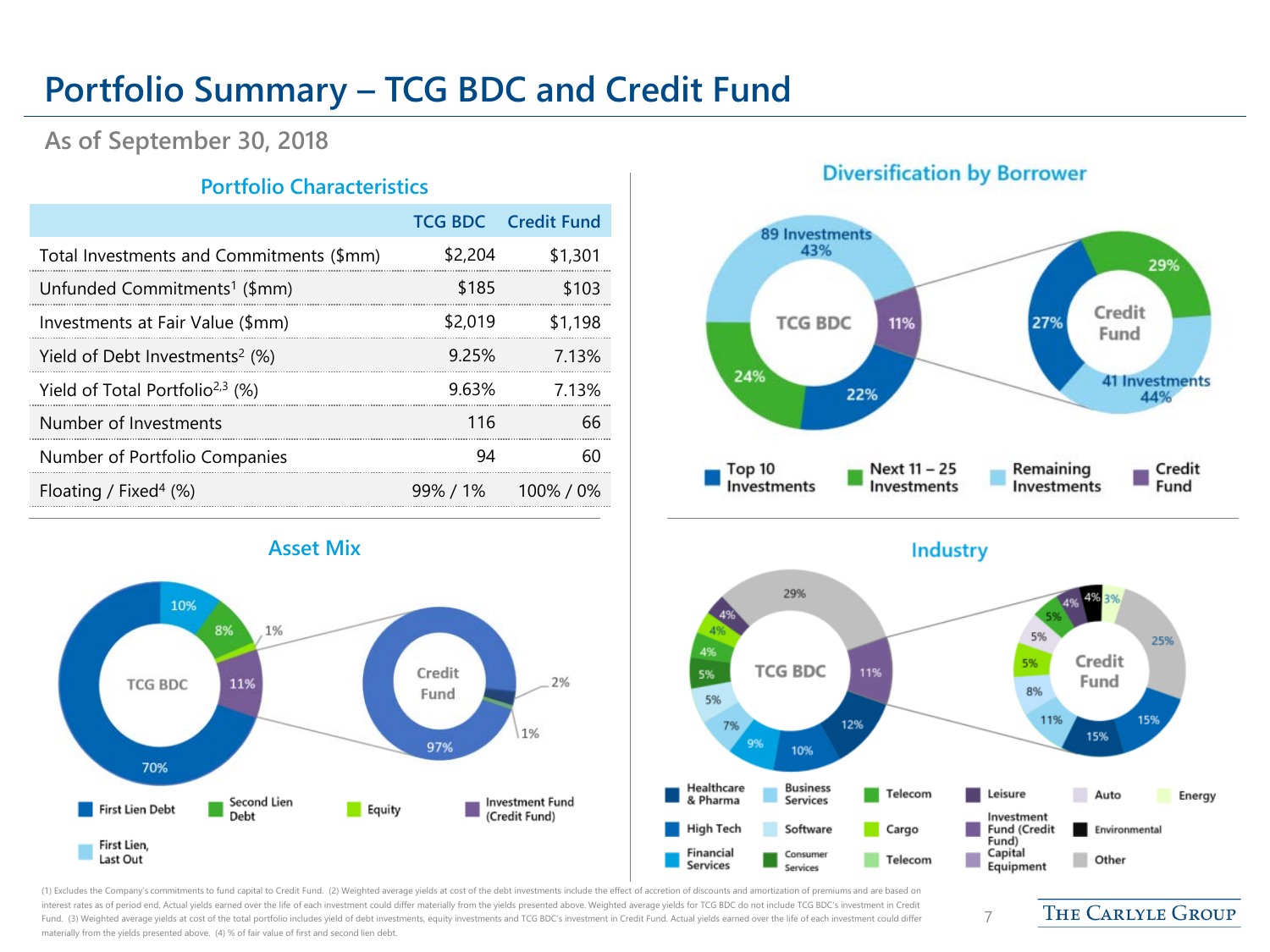# **Credit Quality of Investments – TCG BDC**

**Portfolio Risk Ratings**

- As of September 30, 2018, 2 borrowers remained on non-accrual status, representing 0.8% of total investments at fair value and 2.7% at amortized cost
- Approximately 99% of investments in our debt investment portfolio continue to have an Internal Risk Rating of 1 through 4 as of September 30, 2018

|              | PORTIONO RISK RATINGS                                                                                                                                                                                                                                                                                                                                                                                                                                                                                        |                    |                                                                                                                                                                                                                                                                           |                   |                 |                   |                 |
|--------------|--------------------------------------------------------------------------------------------------------------------------------------------------------------------------------------------------------------------------------------------------------------------------------------------------------------------------------------------------------------------------------------------------------------------------------------------------------------------------------------------------------------|--------------------|---------------------------------------------------------------------------------------------------------------------------------------------------------------------------------------------------------------------------------------------------------------------------|-------------------|-----------------|-------------------|-----------------|
|              | (Dollar amounts in millions)                                                                                                                                                                                                                                                                                                                                                                                                                                                                                 | September 30, 2018 |                                                                                                                                                                                                                                                                           | June 30, 2018     |                 | March 31, 2018    |                 |
|              | <b>Internal Risk Rating</b>                                                                                                                                                                                                                                                                                                                                                                                                                                                                                  | <b>Fair Value</b>  | % of Fair Value                                                                                                                                                                                                                                                           | <b>Fair Value</b> | % of Fair Value | <b>Fair Value</b> | % of Fair Value |
|              |                                                                                                                                                                                                                                                                                                                                                                                                                                                                                                              | 104.7              | 5.91%                                                                                                                                                                                                                                                                     | 61.7              | 3.59%           | 66.3              | 3.91%           |
| 2            |                                                                                                                                                                                                                                                                                                                                                                                                                                                                                                              | 1,298.0            | 73.24%                                                                                                                                                                                                                                                                    | 1,297.0           | 75.57%          | 1,324.3           | 78.20%          |
| 3            |                                                                                                                                                                                                                                                                                                                                                                                                                                                                                                              | 224.7              | 12.68%                                                                                                                                                                                                                                                                    | 226.1             | 13.17%          | 142.1             | 8.39%           |
| 4            |                                                                                                                                                                                                                                                                                                                                                                                                                                                                                                              | 119.1              | 6.72%                                                                                                                                                                                                                                                                     | 87.8              | 5.12%           | 134.6             | 7.95%           |
|              |                                                                                                                                                                                                                                                                                                                                                                                                                                                                                                              | 9.4                | 0.53%                                                                                                                                                                                                                                                                     | 30.7              | 1.79%           | 26.3              | 1.55%           |
| 6            |                                                                                                                                                                                                                                                                                                                                                                                                                                                                                                              | 16.4               | 0.92%                                                                                                                                                                                                                                                                     | 13.1              | 0.76%           |                   | 0.00%           |
| <b>Total</b> |                                                                                                                                                                                                                                                                                                                                                                                                                                                                                                              | 1,772.3            | 100.00%                                                                                                                                                                                                                                                                   | 1,716.4           | 100.00%         | 1,693.6           | 100.00%         |
| Rating       | <b>Definition</b>                                                                                                                                                                                                                                                                                                                                                                                                                                                                                            |                    |                                                                                                                                                                                                                                                                           |                   |                 |                   |                 |
|              |                                                                                                                                                                                                                                                                                                                                                                                                                                                                                                              |                    | Performing - Low Risk: Borrower is operating more than 10% ahead of the Base Case                                                                                                                                                                                         |                   |                 |                   |                 |
|              |                                                                                                                                                                                                                                                                                                                                                                                                                                                                                                              |                    | Performing - Stable Risk: Borrower is operating within 10% of the Base Case (above or below). This is the initial rating assigned to all new borrowers                                                                                                                    |                   |                 |                   |                 |
| 3            | there is a low risk of payment default                                                                                                                                                                                                                                                                                                                                                                                                                                                                       |                    | Performing - Management Notice: Borrower is operating more than 10% below the Base Case. A financial covenant default may have occurred, but                                                                                                                              |                   |                 |                   |                 |
| 4            |                                                                                                                                                                                                                                                                                                                                                                                                                                                                                                              |                    | Watch List: Borrower is operating more than 20% below the Base Case and there is a high risk of covenant default, or it may have already occurred.<br>Payments are current although subject to greater uncertainty, and there is moderate to high risk of payment default |                   |                 |                   |                 |
| 5.           | Watch List - Possible Loss: Borrower is operating more than 30% below the Base Case. At the current level of operations and financial condition, the<br>borrower does not have the ability to service and ultimately repay or refinance all outstanding debt on current terms. Payment default is very likely or may<br>have occurred. Loss of principal is possible                                                                                                                                         |                    |                                                                                                                                                                                                                                                                           |                   |                 |                   |                 |
| 6            | Watch List – Probable Loss: Borrower is operating more than 40% below the Base Case, and at the current level of operations and financial condition,<br>the borrower does not have the ability to service and ultimately repay or refinance all outstanding debt on current terms. Payment default is very likely or<br>may have already occurred. Additionally, the prospects for improvement in the borrower's situation are sufficiently negative that impairment of some or all<br>principal is probable |                    |                                                                                                                                                                                                                                                                           |                   |                 |                   |                 |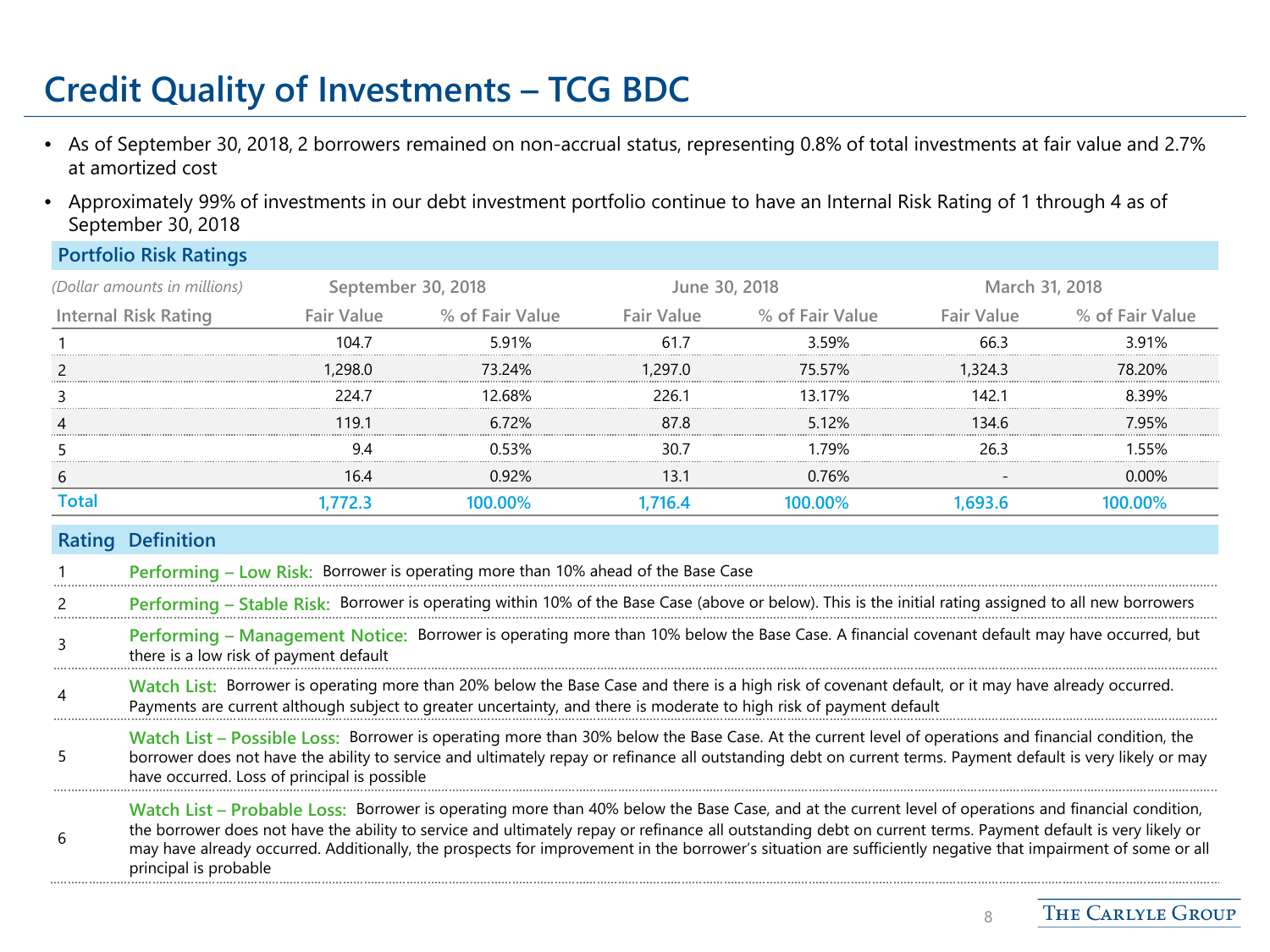### **Financial Performance Summary – TCG BDC**

| (Dollar amounts in thousands, except per share data)                        | Q3 2017   | Q4 2017   | Q1 2018   | Q2 2018   | Q3 2018   |
|-----------------------------------------------------------------------------|-----------|-----------|-----------|-----------|-----------|
| Net Investment Income Per Share                                             | 0.41      | 0.43      | 0.40      | 0.45      | 0.41      |
| Net Realized & Unrealized Appreciation (Depreciation) Per Share             | 0.00      | 0.01      | (0.06)    | (0.24)    | (0.31)    |
| Net Income Per Share                                                        | 0.41      | 0.44      | 0.34      | 0.21      | 0.10      |
| Dividends Paid Per Share                                                    | 0.37      | 0.49      | 0.37      | 0.37      | 0.37      |
| <b>Net Asset Value Per Share</b>                                            | 18.18     | 18.12     | 18.09     | 17.93     | 17.66     |
|                                                                             |           |           |           |           |           |
| Weighted Average Shares Outstanding for the Period (in thousands)           | 61,840    | 62,143    | 62,504    | 62,569    | 62,569    |
| Shares Outstanding at End of Period (in thousands)                          | 61,860    | 62,208    | 62,569    | 62,569    | 62,569    |
|                                                                             |           |           |           |           |           |
| Total Fair Value of Investments                                             | 1,964,117 | 1,967,531 | 1,913,459 | 1,946,792 | 2,018,998 |
| Number of Portfolio Companies                                               | 92        | 90        | 87        | 89        | 94        |
| Average Size of Investment in Portfolio Company (Notional) <sup>1</sup>     | 22,774    | 22,237    | 22,416    | 22,488    | 22,225    |
| Weighted Average all-in Yield on Investments at Amortized Cost <sup>2</sup> | 8.61%     | 8.86%     | 9.24%     | 9.16%     | 9.25%     |
| Weighted Average all-in Yield on Investments at Fair Value <sup>2</sup>     | 8.66%     | 8.90%     | 9.31%     | 9.31%     | 9.48%     |
|                                                                             |           |           |           |           |           |
| <b>Net Assets</b>                                                           | 1,124,353 | 1,127,304 | 1,131,857 | 1,121,812 | 1,104,742 |
| <b>Debt</b>                                                                 | 849,770   | 833,946   | 798,968   | 856,259   | 1,000,207 |
| <b>Debt To Equity at Quarter End</b>                                        | 0.76x     | 0.74x     | 0.71x     | 0.76x     | 0.91x     |

Note: The net asset value per share and dividends declared per share are based on the shares outstanding at each respective quarter-end. Net investment income per share<br>and net change in realized and unrealized appreciatio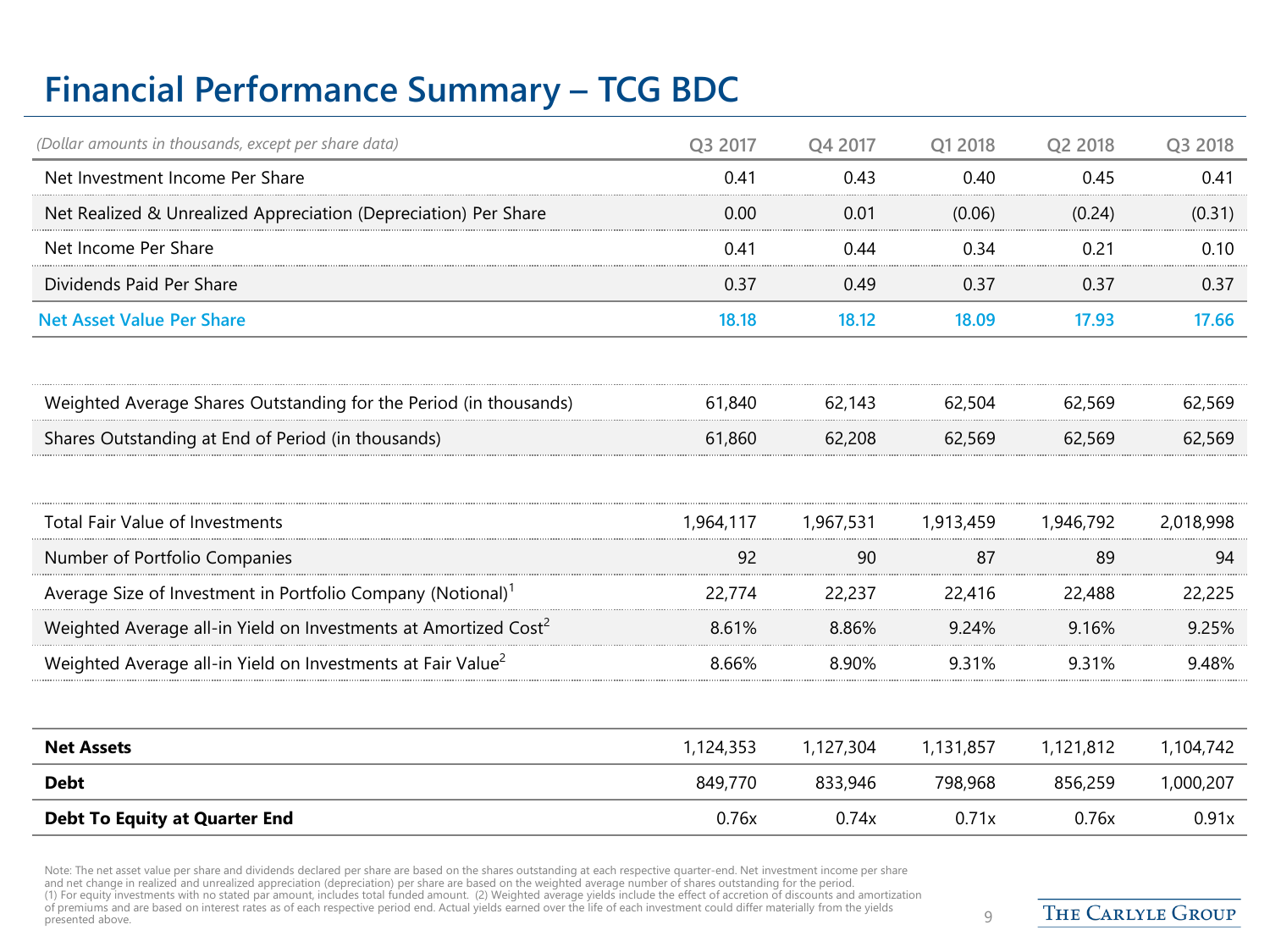## **Quarterly Statements of Financial Condition – TCG BDC**

| (Dollar amounts in thousands, except per share data)                     | Q3 2017   | Q4 2017   | Q1 2018   | Q2 2018   | Q3 2018                  |
|--------------------------------------------------------------------------|-----------|-----------|-----------|-----------|--------------------------|
| <b>Assets</b>                                                            |           |           |           |           |                          |
| Investments at Fair Value (Non-Controlled/Non-Affiliated)                | 1,760,611 | 1,779,584 | 1,695,287 | 1,722,393 | 1,781,621                |
| Investments at Fair Value (Non-Controlled/Affiliated)                    | 14,959    | 15,431    | 17,106    | 16,394    | 13,973                   |
| Investments at Fair Value (Controlled/Affiliated)                        | 188,547   | 172,516   | 201,066   | 208,005   | 223,404                  |
| Total Investments at Fair Value                                          | 1,964,117 | 1,967,531 | 1,913,459 | 1,946,792 | 2,018,998                |
| Cash & Cash Equivalents                                                  | 35,149    | 32,039    | 45,610    | 27,928    | 112,911                  |
| Receivable From Investment Sold                                          |           | 7,022     | 14,925    | 40,077    |                          |
| Deferred Financing Costs                                                 | 3,734     | 3,626     | 3,441     | 3,246     | 4,126                    |
| Interest Receivable Non-Controlled/Non-Affiliated/Affiliated Investments | 4,892     | 5,108     | 6,355     | 6,158     | 4,905                    |
| Interest & Dividend Receivable From Controlled/Affiliated Investments    | 5,528     | 5,981     | 6,630     | 6,442     | 6,881                    |
| Prepaid Expenses & Other Assets                                          | 55        | 76        | 235       | 525       | 20                       |
| <b>Total Assets</b>                                                      | 2,013,475 | 2,021,383 | 1,990,655 | 2,031,168 | 2,147,841                |
| <b>Liabilities</b>                                                       |           |           |           |           |                          |
| Payable for Investment Purchased                                         |           | 9,469     | 16,919    | 8,780     |                          |
| Secured Borrowings                                                       | 578,769   | 562,893   | 527,865   | 585,105   | 554,299                  |
| Notes Payable, Net of Unamortized Debt Issuance Costs                    | 271,001   | 271,053   | 271,103   | 271,154   | 445,908                  |
| Due to Investment Adviser                                                | 102       | 69        | 104       | 134       | 131                      |
| Interest & Credit Facility Fees Payable                                  | 4,792     | 5,353     | 5,513     | 6,166     | 4,478                    |
| Dividend Payable                                                         | 22,888    | 30,481    | 23,150    | 23,151    | 23,150                   |
| Base Management & Incentive Fees Payable                                 | 9,986     | 13,098    | 12,552    | 13,252    | 12,992                   |
| Administrative Service Fees Payable                                      | 100       | 95        | 125       | 113       | 116                      |
| Offering Costs Payable                                                   | 36        |           |           |           |                          |
| Other Accrued Expenses & Liabilities                                     | 1,448     | 1,568     | 1,467     | 1,501     | 2,025                    |
| <b>Total Liabilities</b>                                                 | 889,122   | 894,079   | 858,798   | 909,356   | 1,043,099                |
| <b>Net Assets</b>                                                        | 1,124,353 | 1,127,304 | 1,131,857 | 1,121,812 | 1,104,742                |
| <b>Total Liabilities &amp; Net Assets</b>                                | 2,013,475 | 2,021,383 | 1,990,655 | 2,031,168 | 2,147,841                |
| <b>Net Asset Value Per Share</b>                                         | \$18.18   | \$18.12   | \$18.09   | \$17.93   | \$17.66                  |
| Please refer to the Company's Form 10-Q for more information.            |           |           | 10        |           | <b>THE CARLYLE GROUP</b> |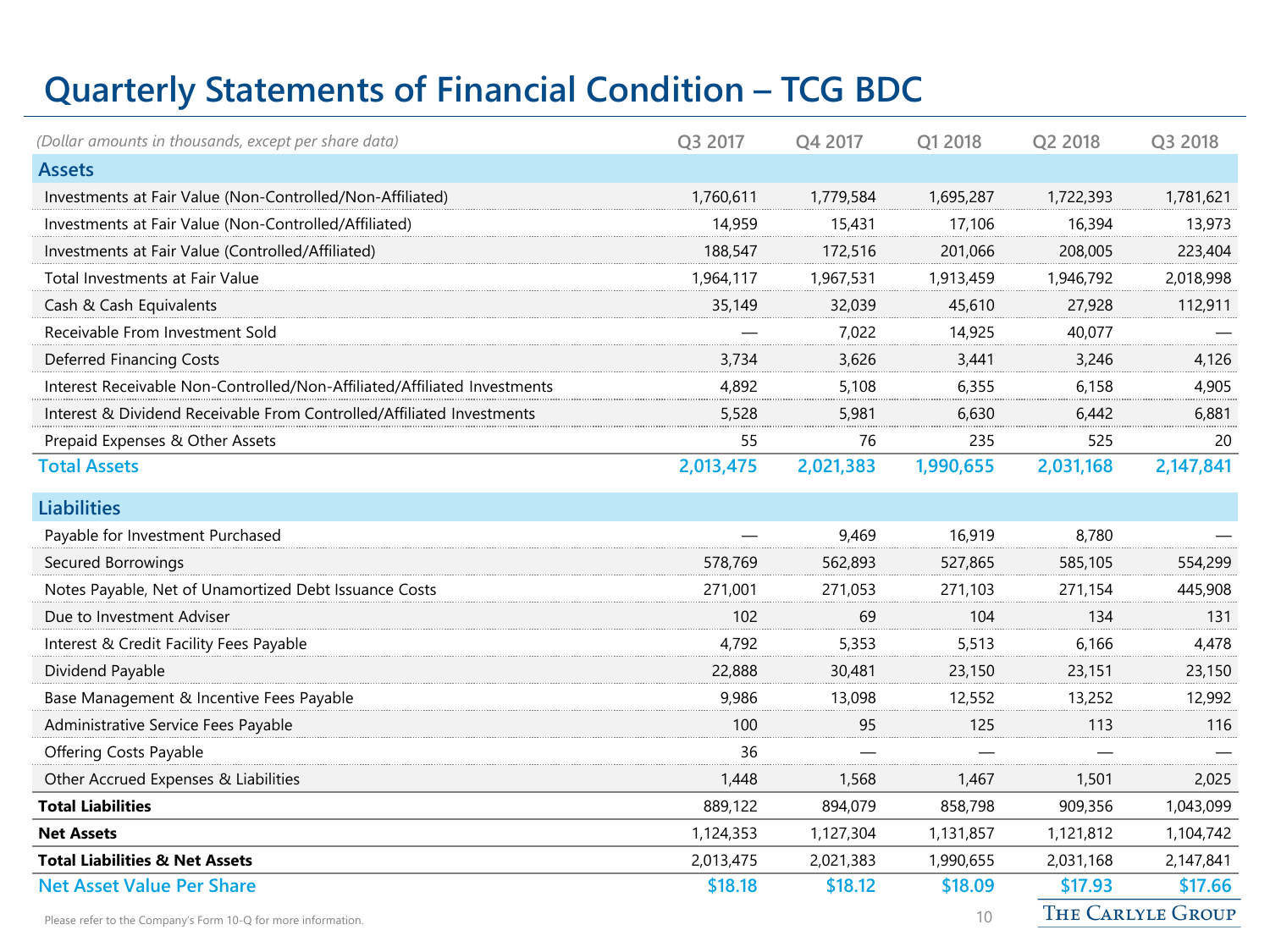## **Quarterly Operating Results – TCG BDC**

| (Dollar amounts in thousands)                               | Q3 2017 | Q4 2017 | Q1 2018 | Q2 2018   | Q3 2018  |
|-------------------------------------------------------------|---------|---------|---------|-----------|----------|
| Interest Income                                             | 34,740  | 40,345  | 39,494  | 41,948    | 40,676   |
| Payment-In-Kind Interest Income                             | 778     | 279     | 213     | 216       | 1,478    |
| Income From Credit Fund                                     | 5,812   | 6,260   | 6,881   | 6,698     | 7,201    |
| Other Income                                                | 1,318   | 2,626   | 895     | 3,590     | 1,925    |
| Total Investment Income                                     | 42,648  | 49,510  | 47,483  | 52,452    | 51,280   |
|                                                             |         |         |         |           |          |
| Management Fees (Net Of Waiver, if applicable) <sup>1</sup> | 4,666   | 7,473   | 7.222   | 7.266     | 7,543    |
| Incentive Fees <sup>2</sup>                                 | 5,321   | 5,625   | 5,330   | 5,984     | 5,449    |
| Interest Expense & Credit Facility Fees                     | 6,443   | 8,246   | 8,340   | 9,290     | 10,955   |
| Other Expenses                                              | 1,138   | 1,555   | 1,451   | 1,672     | 1,618    |
| <b>Excise Tax Expense</b>                                   |         | 95      | 10      | 30        | 30       |
| Net Expenses                                                | 17,568  | 22,994  | 22,353  | 24,242    | 25,595   |
| <b>Net Investment Income</b>                                | 25,080  | 26,516  | 25,130  | 28,210    | 25,685   |
| Net Realized and Change in Unrealized Gains & Losses        | 463     | 467     | (4,041) | (15, 104) | (19,605) |
| <b>Net Income</b>                                           | 25,543  | 26,983  | 21,089  | 13,106    | 6,080    |

(1) Effective October 1, 2017, the pre-IPO management fee waiver of 0.50% terminated. As a result, beginning October 1, 2017, the base management fee is calculated at an annual rate of 1.50% of the Company's gross assets, excluding cash and cash equivalents. (2) Effective October 1, 2017, the Investment Adviser agreed to charge 17.5% instead of 20% with respect to the entire calculation of the incentive fee. In addition, on August 6, 2018, the Company's Board of Directors approved a one-third (0.50%) reduction in the 1.50% annual base management fee rate charged by the Investment Adviser on assets financed using leverage in excess of 1.0x debt to equity. Effective July 1, 2018, the reduced annual fee of 1.00% applies to the average value of the Company's gross assets as of the end of the two most recently completed calendar quarters that exceeds the product of (i) 200% and (ii) the average value of the Company's net asset value at the end of the two most recently completed calendar quarters.

Note: There can be no assurance that we will continue to earn income at this rate and our income may decline. If our income declines, we may reduce the dividend we pay and the yield you earn may decline. Refer to the consolidated financial statements included in Part 1, Item 1 of the Company's Form 10-Q for additional details. 11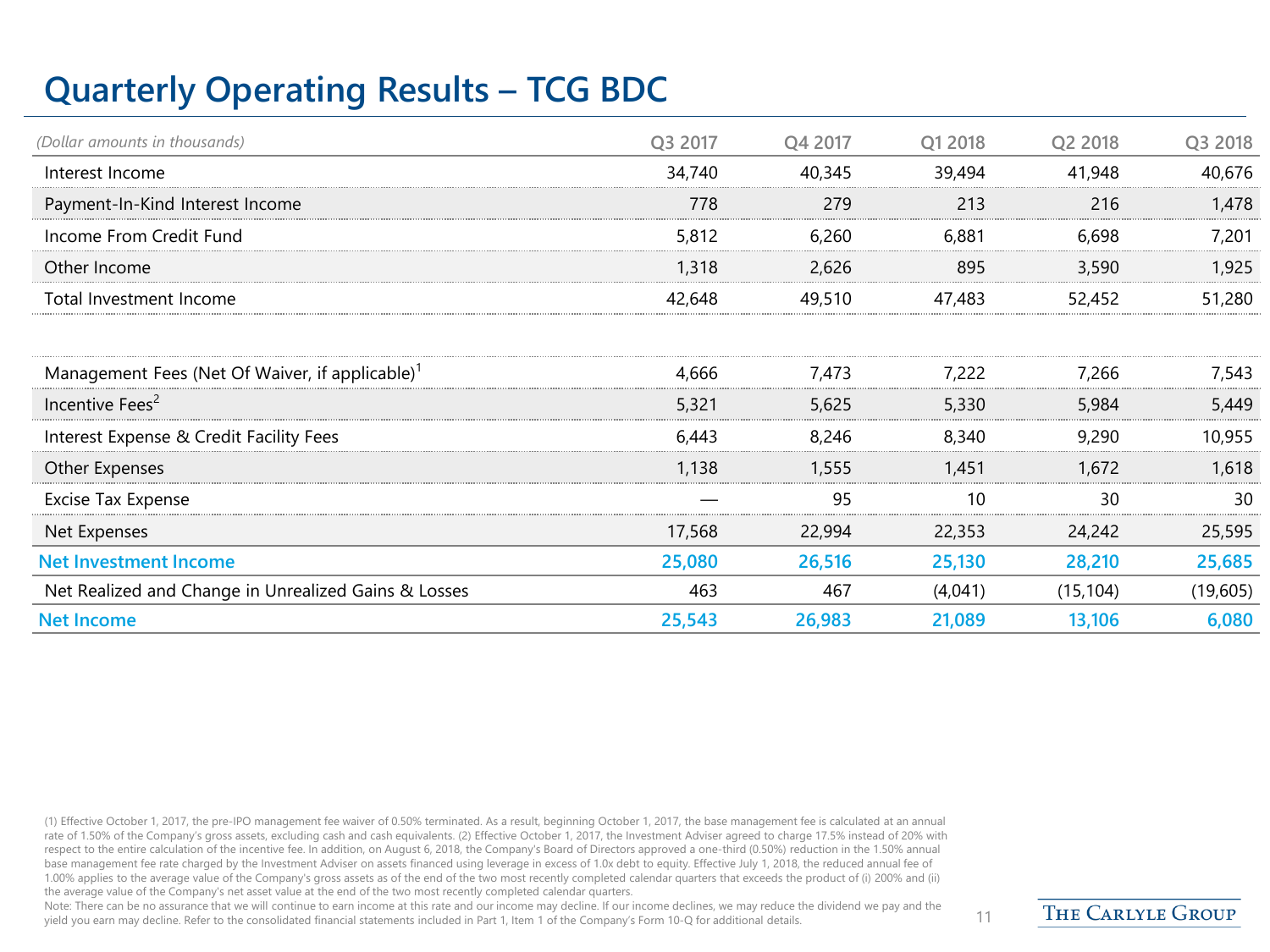#### **Net Asset Value Per Share Bridge – TCG BDC**

**Quarter Ended September 30, 2018 (\$)**

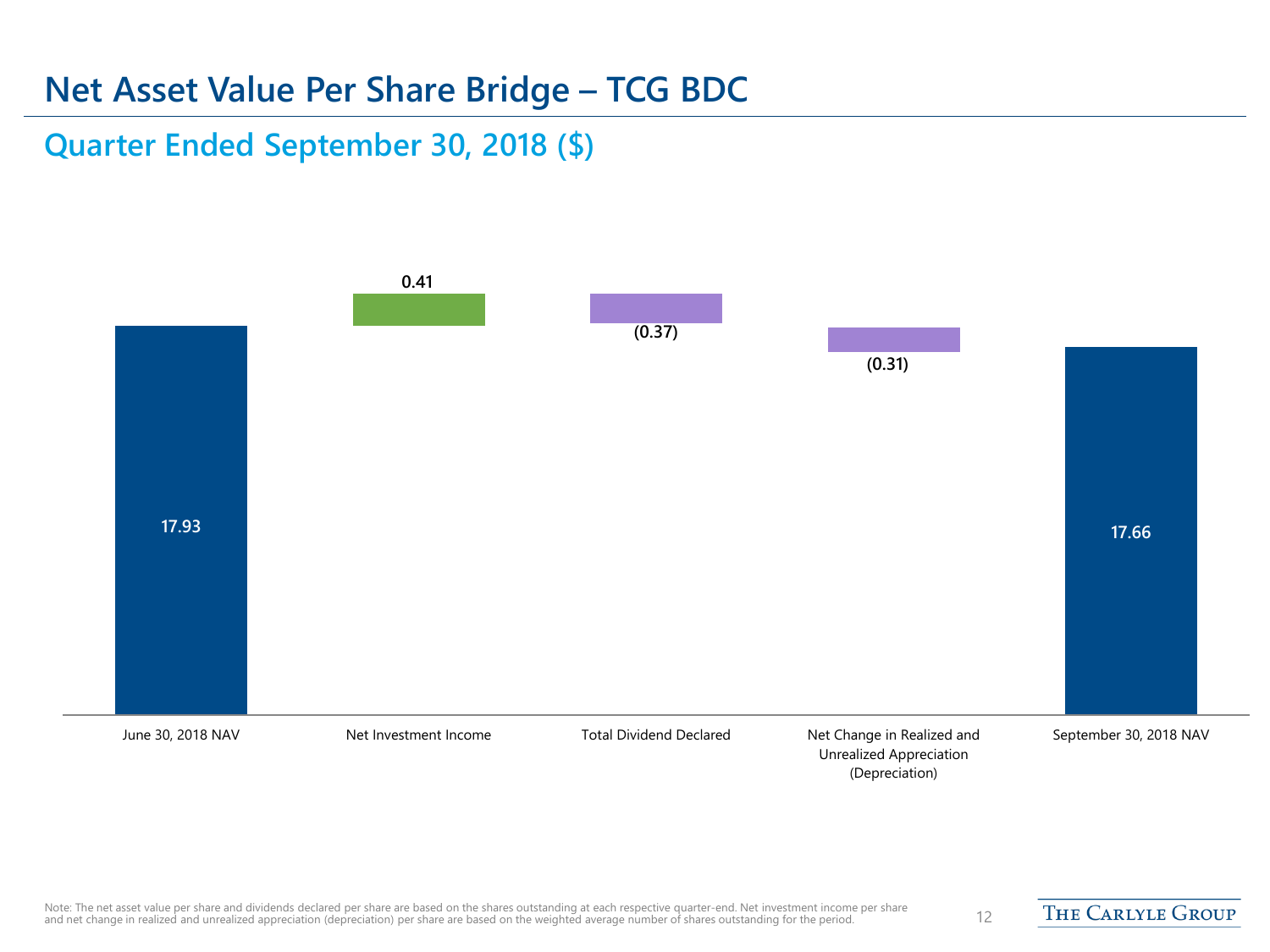### **Senior Secured Credit Facilities & Unfunded Commitments**

#### **Terms & Conditions**

| Credit Facility <sup>1</sup>                    |                                                                |
|-------------------------------------------------|----------------------------------------------------------------|
| Size                                            | \$413.0 million committed                                      |
| Tenor                                           | 5 years (4 year revolving); maturity date 3/22/2023            |
| Pricing                                         | LIBOR $+$ 225 bps / 37.5 bps unused fee                        |
| SPV Credit Facility <sup>1</sup>                |                                                                |
| Size                                            | \$400.0 million committed                                      |
| Tenor                                           | 5 years (3 years revolving); maturity date 5/23/2023           |
| Pricing                                         | LIBOR $+$ 200 bps / 50-75 bps unused fee                       |
|                                                 | Carlyle Direct Lending CLO 2015-1R LLC Notes ("2015-1R Notes") |
| Size                                            | \$449.2 million                                                |
| <b>Maturity Date</b>                            | October 2031                                                   |
| Weighted Average<br><b>Interest Rate</b>        | 430bps <sup>2</sup>                                            |
| Credit Fund Sub Facility <sup>1,3</sup>         |                                                                |
| Size                                            | \$640.0 million committed                                      |
| Tenor                                           | 6 years (3 years revolving); maturity date 5/22/2024           |
| Pricing                                         | LIBOR + 225 bps / 50-75 bps unused fee                         |
|                                                 | MMCF CLO 2017-1 LLC Notes ("2017-1 Notes") <sup>4</sup>        |
| Size                                            | \$326.4 million outstanding (\$349.2 million at closing)       |
| <b>Maturity Date</b>                            | 1/15/2028                                                      |
| <b>Weighted Average</b><br><b>Interest Rate</b> | 423bps <sup>2</sup>                                            |

#### **Debt on Company's Balance Sheet as of September 30, 2018**



#### **Unfunded Commitments – TCG BDC**

| (Dollar amounts in thousands)               | September 30, 2018 |         |   | June 30, 2018 |
|---------------------------------------------|--------------------|---------|---|---------------|
| Unfunded Delayed Draw Commitments           | S                  | 132,485 | S | 112,170       |
| Unfunded Revolving Term Loan<br>Commitments |                    | 52,736  |   | 52,578        |
| <b>Total Unfunded Commitments</b>           |                    | 185.221 |   | 164.748       |

(1) Size represents maximum principal amount of the facility and is subject to availability under the facility, which is based on certain advance rates multiplied by the value of certain portfolio investments of the Company or Credit Fund (subject to certain concentration limitations) and may be net of certain other indebtedness that the Company or Credit Fund may incur in accordance with the terms of the facility. Middle Market Credit Fund SPV, LLC (the "Credit Fund Sub"), a Delaware limited liability company, was formed on April 5, 2016. Credit<br>Fund Sub is a wholly-owned subsidiar one-time impact of the refinancing of the 2015-1 Notes. (3) Credit Fund closed on June 24, 2016 on a revolving credit facility, the Credit Fund Facility, from which Credit Fund may from time to time request mezzanine Ioans from the Company. The maximum principal amount of the Credit Fund Facility is \$175mm. (4) MMCF CLO 2017-1 LLC is a wholly-owned and  $\,13$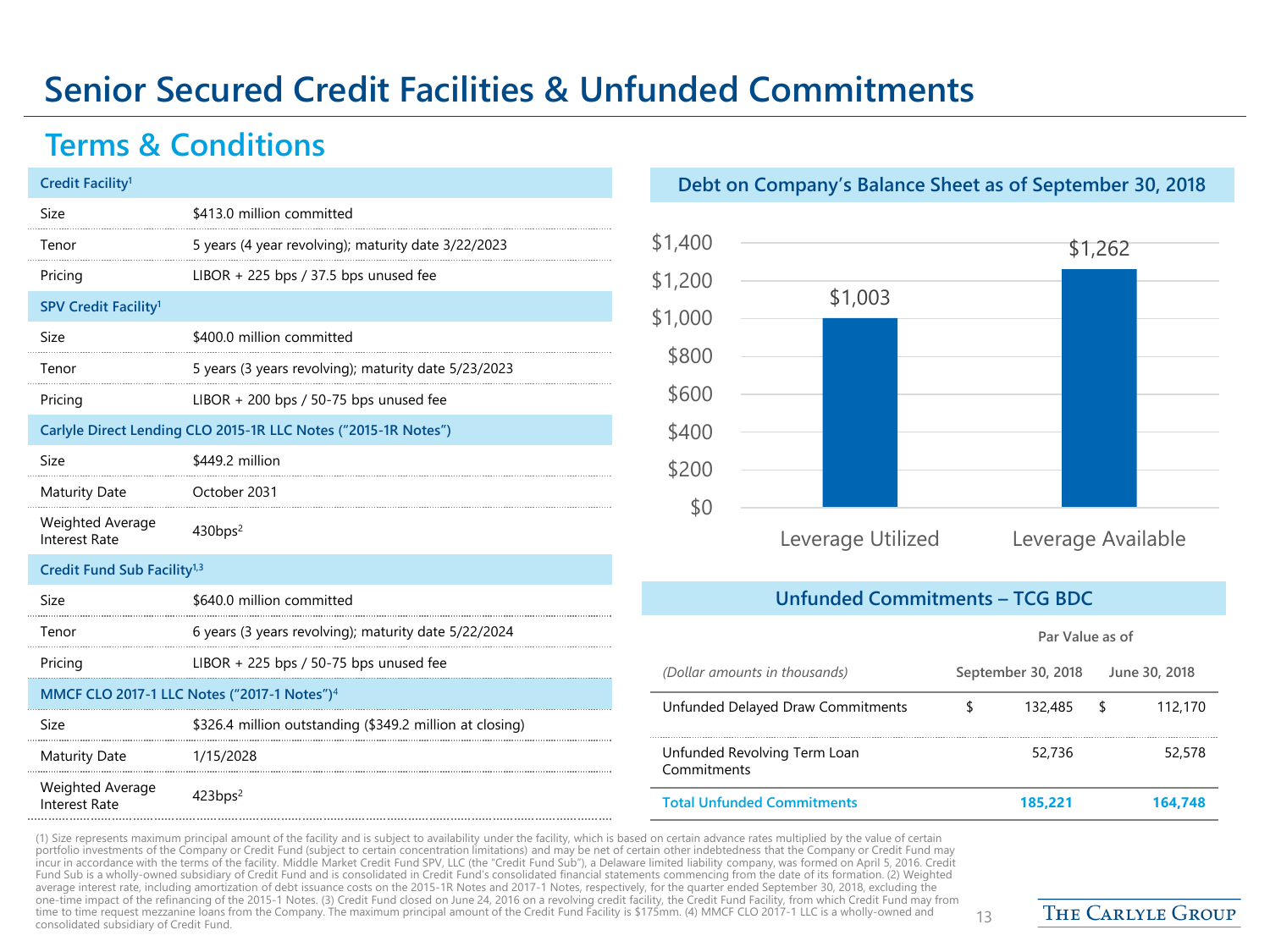## **Liquidity and Investment Capacity – TCG BDC**

#### • **Cash and Cash Equivalents**

– Cash and cash equivalents totaled \$112.9 million as of September 30, 2018

#### • **Credit Facilities - Availability**

- Credit Facility As of September 30, 2018, subject to leverage and borrowing base restrictions, we had approximately \$139.1 million of remaining unfunded commitments and approximately \$139.1 million of availability on this \$413.0 million revolving credit facility
- SPV Credit Facility As of September 30, 2018, subject to leverage and borrowing base restrictions, we had approximately \$119.6 million of remaining unfunded commitments and approximately \$2.6 million of availability on this \$400.0 million revolving credit facility